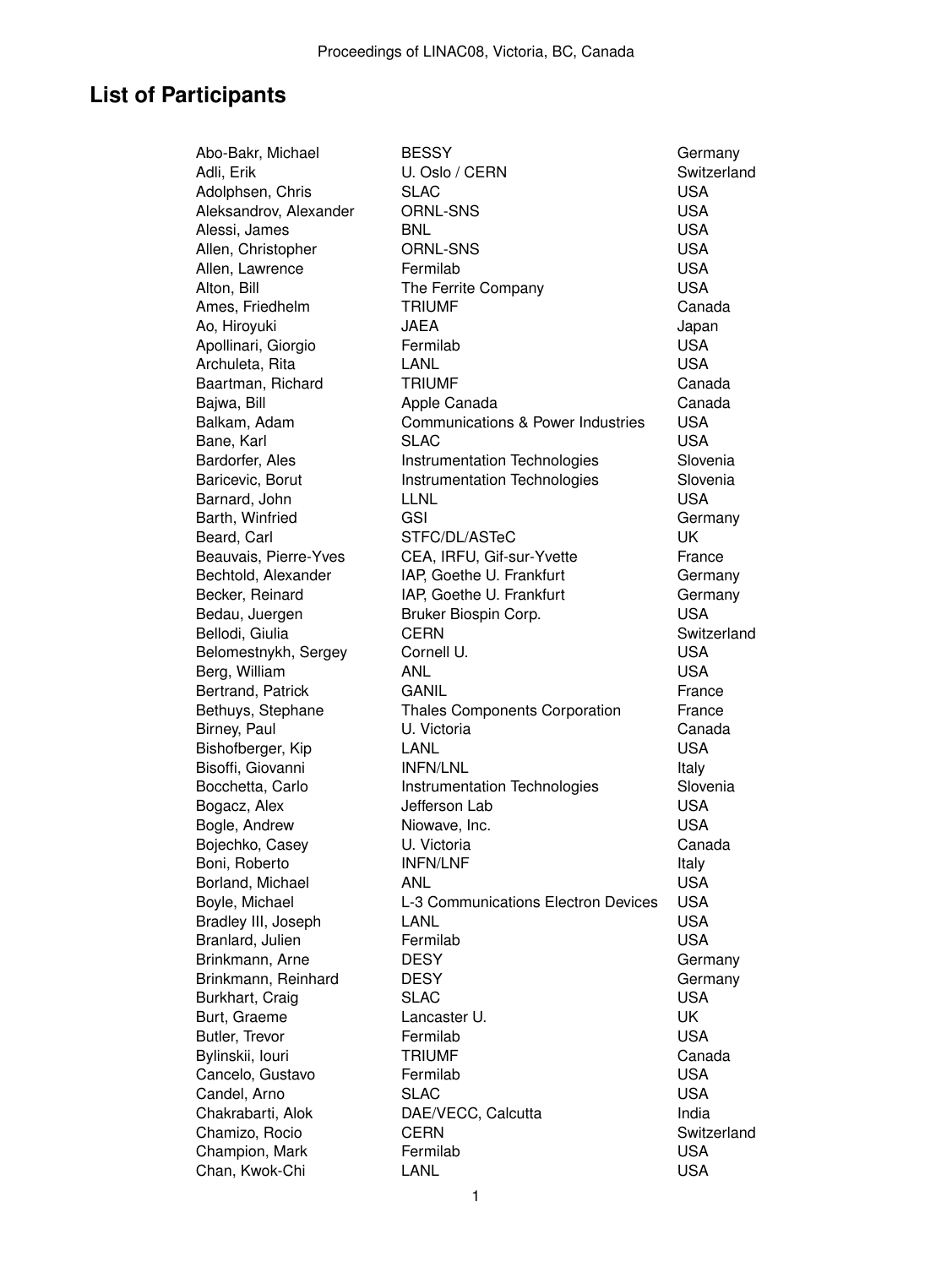Chautard, Frederic Conde, Manoel De Almeida Martins, Carlos CERN<br>De Caire Lynn TRIUME

Charron, Lorraine U. Victoria Canada Chauvin, Nicolas CEA, IRFU, Gif-sur-Yvette France Chen, Yu-Jiuan U. California U. California Chin, Yong Ho **KEK** KEK Japan Cho, Yanglai **ANL** ANL USA Chohan, Vinod CERN CERN Switzerland Choroba, Stefan **DESY** DESY **Germany** Chrin, Jan **PSI** PSI Switzerland Christou, Chris **Diamond Light Source Ltd.** UK Clausen, Juergen and Linde Clausen, Juergen and Linde Switzerland Colson, William **Naval Postgraduate School** USA<br>Comunian, Michele INFN/LNL Comunian, Michele INFN/LNL Italy Comyn, Martin TRIUMF Canada Cours, Alexander ANL USA Dabrowski, Anne CERN CERN Switzerland Switzerland CERN Switzerland Switzerland Switzerland Cermany C Dahl, Ludwig GSI GSI Germany<br>
De Almeida Martins. Carlos CERN CERN Switzerland De Caire, Lynn TRIUMF Canada Decker, Franz-Josef SLAC USA Delayen, Jean **Jefferson Lab** Jefferson Lab USA Devanz, Guillaume CEA, IRFU, Gif-sur-Yvette France Di Giacomo, Marco GANIL GANIL GANING RESERVE France Doebert, Steffen CERN Switzerland Dolgashev, Valery SLAC SLAC USA Douglas, David **Douglas, David** Jefferson Lab **USA** Dovbnya, Anatoly National Science Centre Ukraine Drury, Michael **Internal USA** Jefferson Lab **USA** Duffin, Sean Varian Canada, Inc. Canada Dunham, Bruce Cornell U. Cornell U. USA Dunkel, Kai ACCEL Instruments GmbH Germany Dupire, Pascal Bruker Biospin Corp. Communication USA Dutto, Gerardo **TRIUMF** Canada Edinger, Ralf **PAVAC** Industries Inc. Canada Eichhorn, Ralf TU Darmstadt Germany Einarson, Steve Communications & Power Industries USA Ekdahl, Carl Carl LANL Carl USA Emhofer, Stephan Siemens AG Germany Erickson, John LANL USA Evtushenko, Pavel Jefferson Lab USA Facco, Alberto **INFN/LNL** INFO ITALL Italy Fagotti, Enrico **INFN/LNL** INFO INFO Italy Favale, Anthony **Advanced Energy Systems, Inc.** USA Fazio, Michael LANL USA Fejfar, Jeremy CST of America, Inc. CST of America, Inc. Feldmeier, Eike **HIT, Heidelberg Germany** Germany Ferdinand, Robin GANIL GANIL France Fernandez, Juan LANL LANL USA Fitzgerald, Mark The Ferrite Company USA Fleming, Gordon **PAVAC Industries Inc.** Canada Foley, Mike **Fermilab Fermilab** USA Fong, Ken TRIUMF Canada Franke, Sylvain TEMF, TU Darmstadt Germany Frigola, Pedro **Radiabeam Technologies** USA Fu, Shinian **IHEP Beijing** PR China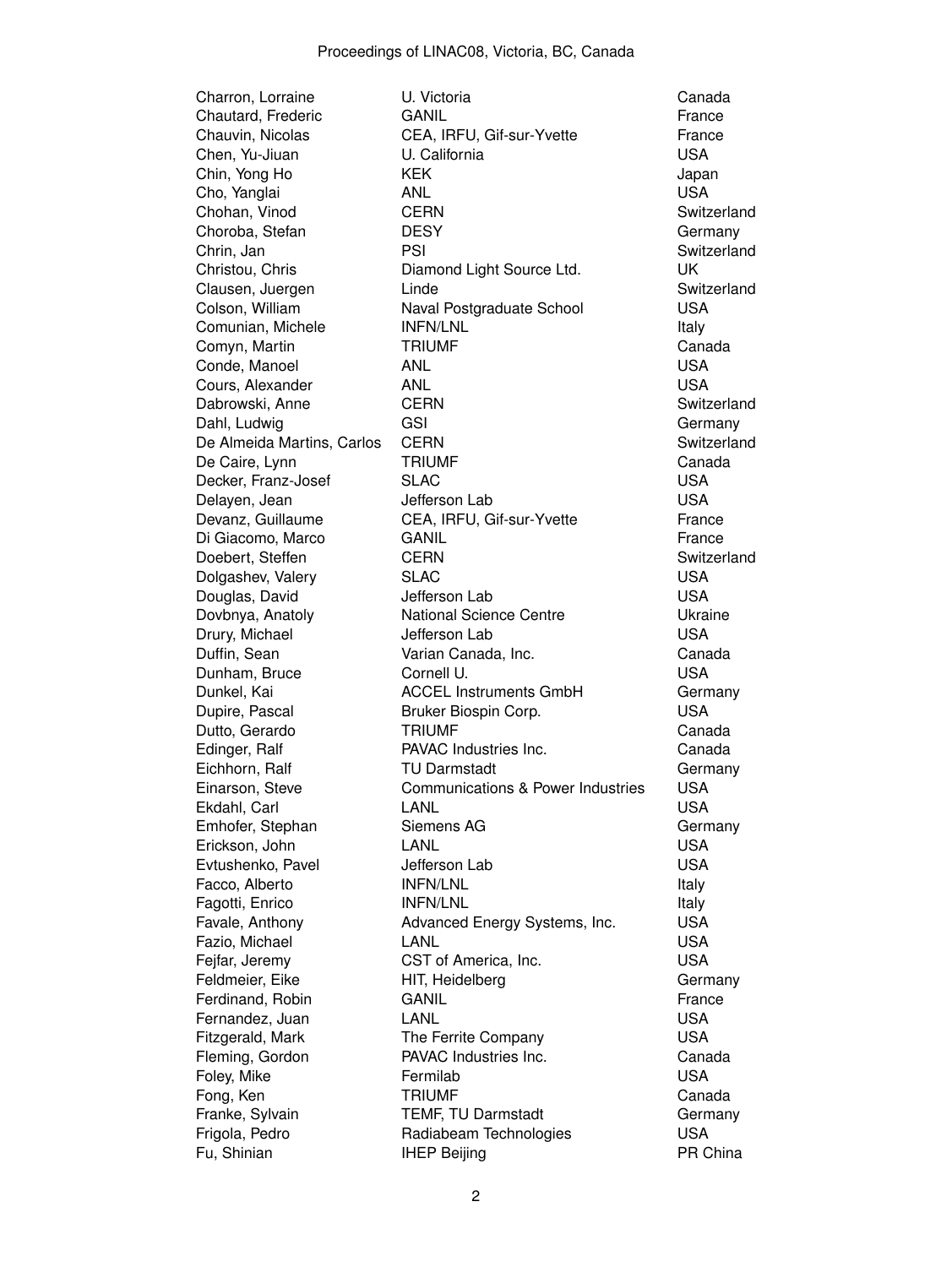Furuya, Takaaki Grudiev, Alexei CERN Hanke, Klaus CERN

Fukuda, Shigeki KEK Japan Gable, Ian U. Victoria Canada Gabor, Christoph STFC/RAL/ASTeC UK Galambos. John **ORNL-SNS CORNL-SNS** USA Gardner, Phil AAPS Canada Garnett, Robert LANL LANL USA Garoby, Roland CERN CERN Switzerland Geng, Rong-Li Jefferson Lab USA Geng, Zheqiao DESY Germany Gillespie, George **AccelSoft Inc. / G.H. Gillespie** USA Ginsburg, Camille **Fermilab Fermilab** USA Gomez-Martinez, Yolanda LPSC, Grenoble France Gorelov, Dmitry **Michigan State U.**<br>Grassellino, Anna **M. D. Dennsylvania / TRIUMF** Canada U. Pennsylvania / TRIUMF Grevsmuehl, Torsten DESY DESY Germany<br>Grill, Robert PLANSEE SE Call Bustria Grill, Robert **PLANSEE SE** Australian Control and Team Australian Australian Australian Australian Australian Austr<br>Grimm, Terry **Control and Australian Australian Australian Australian Australian Australian Australian Aus** Niowave, Inc. Groening, Lars GSI GSI GERN Germany<br>Grudiev. Alexei GERN Grudiev. Alexei Germany Guy, Frank **Linac Systems, LLC** USA Haeuser, Juergen Neue Technologien GmbH Germany Hale, Jim Linac Systems, LLC USA Hamm, Robert **Ramtech Enterprises** USA Han, Jang Hui **Nati Diamond Light Source Ltd.** UK UK<br>Hanke. Klaus CERN CERN CERN Hapke, Mindy **TRIUMF** Canada Harms, Elvin **Fermilab Fermilab** USA Hartung, Walter **Michigan State U.** USA Harwood, Leigh Jefferson Lab USA Hasegawa, Kazuo J-PARC Japan Hattori, Toshiyuki RLNR, Tokyo IT Japan Henderson, Stuart **ORNL-SNS** USA Holder, David STFC/DL/ASTeC UK Honkavaara, Katja **DESY** DESY Germany Hopkins, Steve Lambda Americas / Test Force USA Horak, Charlie **ORNL-SNS** USA Hott, Thomas **DESY** DESY Germany Hovater, Curt **Currell Currell Currell** Jefferson Lab **USA** Huang, Dazhang **Illinois IT Illinois IT** USA Huang, Perry TRIUMF Canada Huening, Markus **DESY Germany Communist Communist Communist Communist Communist Communist Communist Communist Communist Communist Communist Communist Communist Communist Communist Communist Communist Communist Communis** Ibarra, Angel CIEMAT, Madrid COUNTER Spain Ichikawa, Masahiro **ICR, Kyoto U. ICR, Internal and Alexander CR**, Kyoto U. Iizuka, Minoru Toshiba - TETD Japan Ikegami, Masanori JAEA / J-PARC Japan Inagaki, Takahiro RIKEN/SPring-8 Japan Ishibashi, Takuya **RLNR, Tokyo IT** Japan Isoyama, Goro **ISIR, Osaka** ISIR, Osaka Japan Iwashita, Yoshihisa **ICR, Kyoto U.** ICR, Indiana Indiana Indiana Indiana Indiana Indiana Indiana Indiana Indian Iwata, Yoshiyuki NIRS Japan Jacob, Jeremy RadiaBeam Technologies, LLC USA Jacquez, Edward LANL LAND LAND USA Jaeschke, Eberhard BESSY Germany Jaggi, Vinder AAPS Canada Jamet, Christophe GANIL GANIL France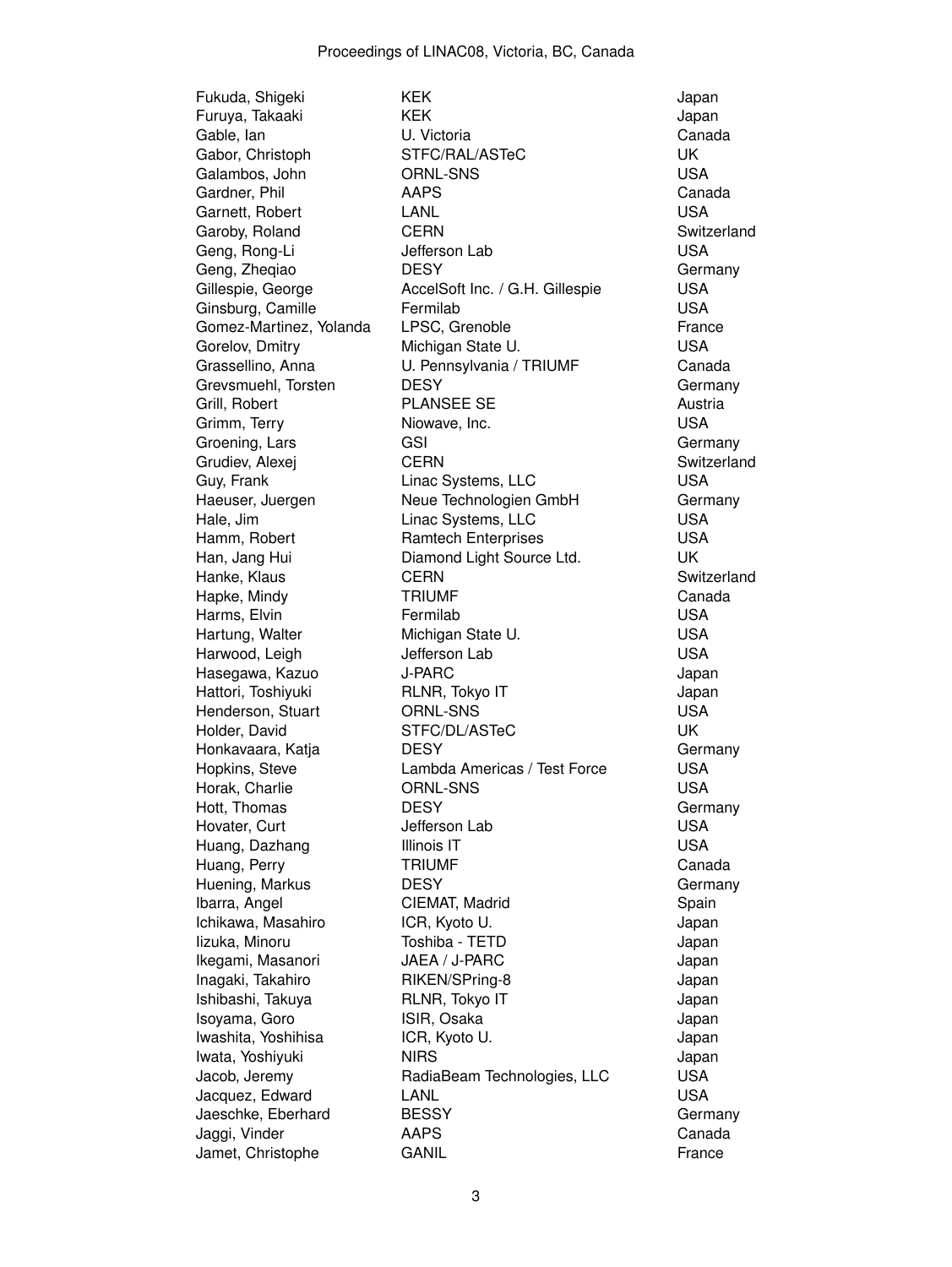Jeon, Dong-o Kang, Yoon ORNL-SNS Kayran, Dmitry BNL

Jenhani, Hassen LAL, Orsay France Jin, Kai U. Science and Technology PR China Johnson, Rolland Muons, Inc. Nuons, Inc. Nuons, Inc. Nuons, Inc. Nuons, Inc. Nuons, Inc. Nuova and Nuons, Inc. Jones, Emily ZTEC Instruments USA Jones, Kevin LANL USA Jones, Roger Cockcroft Institute UK Junquera, Tomas IPN, Orsay **IPN, Internal Contract Contract Contract Contract Contract Contract Contract Contract Contract Contract Contract Contract Contract Contract Contract Contract Contract Contract Contract Contract** Jurkovic, Anto **Instrumentation Technologies** Slovenia Kaesler, Wolfgang **Puls-Plasmatechnik GmbH** Germany Kamigaito, Osamu RIKEN RIKEN Japan Kamitani, Takuya KEK Japan Karlen, Dean U. Victoria Canada Tech-X Corporation Kato, Yuta RISE, Waseda U. Japan Kawai Parker, Yoko AccSys Technology, Inc. USA Keller, Roderich LANL LANL USA Kelly, Michael **ANL** ANL USA Kemp, Mark SLAC SEAC USA Kempkes, Michael Diversified Technologies, Inc. USA Kephart, Robert Fermilab USA Keung, Justin **U. Pennsylvania** U. Pennsylvania Kii, Toshiteru IAE, Kyoto U. Japan Kim, Han-Sung KAERI KAERI Korea Kim, Sang-Ho ORNL-SNS USA Klarner, Fabian **Bonn U.** Bonn U. Germany Klein, Horst **IAP, Goethe U. Frankfurt** Germany Kneisel, Peter **International USA** Jefferson Lab **International USA** Knight, Charles **L-3 Communications Electron Devices** USA Knobloch, Jens Germany BESSY Germany Kobets, Anatoliy **National Science Centre** Ukraine Koch, Stuart **Amuneal Manufacturing Corp.** USA Koeth, Timothy **Rutgers U.** / Fermilab USA Kolda, Peter **Communications & Power Industries** USA Kondo, Chikara **RIKEN/SPring-8** Japan Kondrashev, Sergei ANL ANL USA Koscielniak, Shane TRIUMF Canada Kosicek, Andrej **Instrumentation Technologies** Slovenia Kost, Corrie TRIUMF Canada Kot, Yauhen **DESY** DESY Germany Krafft, Geoffrey **State USA** Jefferson Lab **USA** Krawczyk, Frank LANL LANL CHARAGE USA Kuenzi, Creston ZTEC Instruments USA Kugeler, Oliver **BESSY** BESSY Germany Kurennoy, Sergey LANL LAND Kurup, Ajit **Imperial College, London U.** UK Kurzydlo, John Toshiba - TETD Japan Kutsaev, Sergey **MEPhI** MEPhI Russia Kvasha, Adolf RAS/INR Russia Lackey, Sharon Fermilab Contract Contract Contract Contract Contract Contract Contract Contract Contract Contract Contract Contract Contract Contract Contract Contract Contract Contract Contract Contract Contract Contract Langstaff, Roy **U. Victoria** Canada Lauder, Laurie **Amuneal Manufacturing Corp.** USA Laverty, Michael **TRIUMF** Canada Laxdal, Robert **TRIUMF** Canada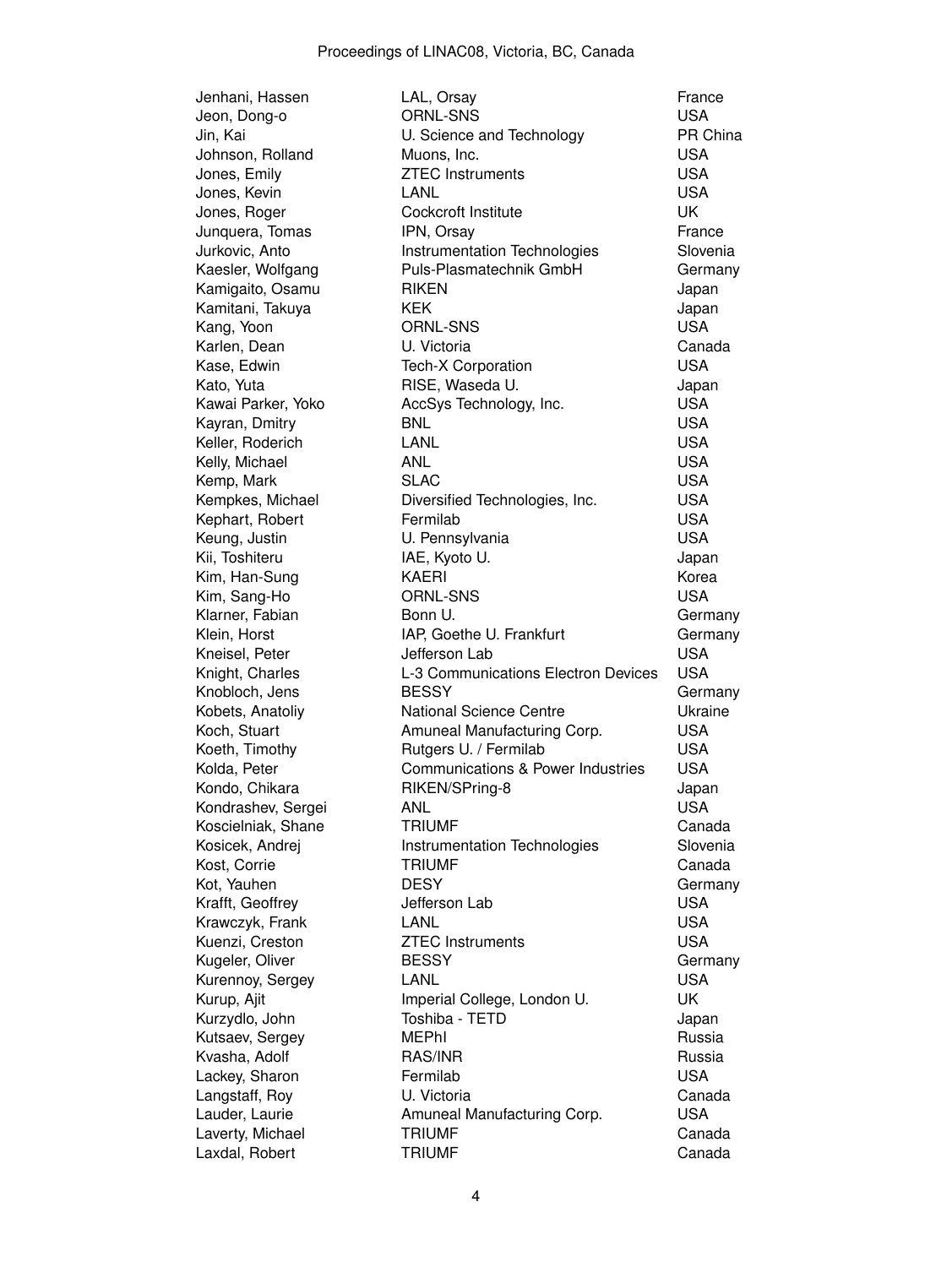Loos, Henrik SLAC Maier, Michael Militsyn, Boris STFC/DL/ASTeC

Legg, Robert **Carl Communist U. Wisconsin-Madison** USA<br>
Lemaire, Jean-Louis CEA, Bruyères-le-Châtel Charace CEA, Bruyères-le-Châtel Len, Lek U.S. DOE USA Lenckowski, Mark U. Victoria Canada Letchford, Alan STFC/RAL/ISIS UK Lewellen, John Naval Postgraduate School USA Li, Zenghai SLAC USA Lilje, Lutz DESY Germany Lockyer, Nigel TRIUMF Canada Lombardi, Alessandra CERN Switzerland Lombardi, Augusto INFN/LNL Italy Longuevergne, David IPN, Orsay IPN, IPN, IPN Entrance<br>
Loos. Henrik SLAC SLAC Lu, Yuanrong Peking U. PR China Lund, Steven LBNL LBNL USA MacNair, David SLAC USA Madrak, Robyn Fermilab USA Maltin, Larry **Amuneal Manufacturing Corp.** USA<br>Maltin, Meira **Manufacturing Corp.** USA Amuneal Manufacturing Corp. Mammosser, John ORNL-SNS VSA Marchetto, Marco TRIUMF Canada Mardor, Israel **Soreg NRC** Israel Israel **Israel** Matsumoto, Toshihiro KEK KEK Japan Mavric, Uros **Fermilab** Slovenia McCarthy, Michael **ORNL-SNS** USA McDonald, Steven TRIUMF **TRIUMF** Canada McGill, John McGillWork, LLC USA McIntosh, Peter STFC/DL/ASTeC UK McVea, Jim Thales Components Corporation USA Merminga, Lia **TRIUMF** Canada Meusel, Oliver IAP, Goethe U. Frankfurt Germany Michizono, Shinichiro KEK KEK Japan Mihalcea, Daniel Northern Illinois U. USA Miller, Sandi TRIUMF Canada Mishra, Shekhar **Fermilab** Fermilab **USA** Mitra, Amiya TRIUMF Canada Miura, Akihiko  $JAEA$ Monsarrat, Mark **Apple Canada** Canada Canada Mosnier, Alban CEA, Gif-sur-Yvette France Muehlegger, Marco Linde Linde Switzerland Muggli, Patric **U.** Southern California **USA** Muller, Wolfgang TEMF, TU Darmstadt Germany Mulvaney, Joan AccelSoft Inc. / G.H. Gillespie USA Mustapha, Brahim ANL USA Mytrochenko, Viktor National Science Centre Ukraine Nagaitsev, Sergei Fermilab Contract Contract USA Namkung, Won **PAL** PAL **Namkung**, Won Nantista, Christopher SLAC USA Nath, Subrata CANL LANL CONSERVERSITY USA Neumann, Axel BESSY BESSY Germany Nezhevenko, Oleg Fermilab **Internet Expanditure Expanditure Internet COSA** Nghiem, Phu Anh Phi CEA, IRFU, Gif-sur-Yvette France Niles, Sean Naval Postgraduate School USA Noda, Akira **ICR, Kyoto U.** ICR, Kyoto U. Japan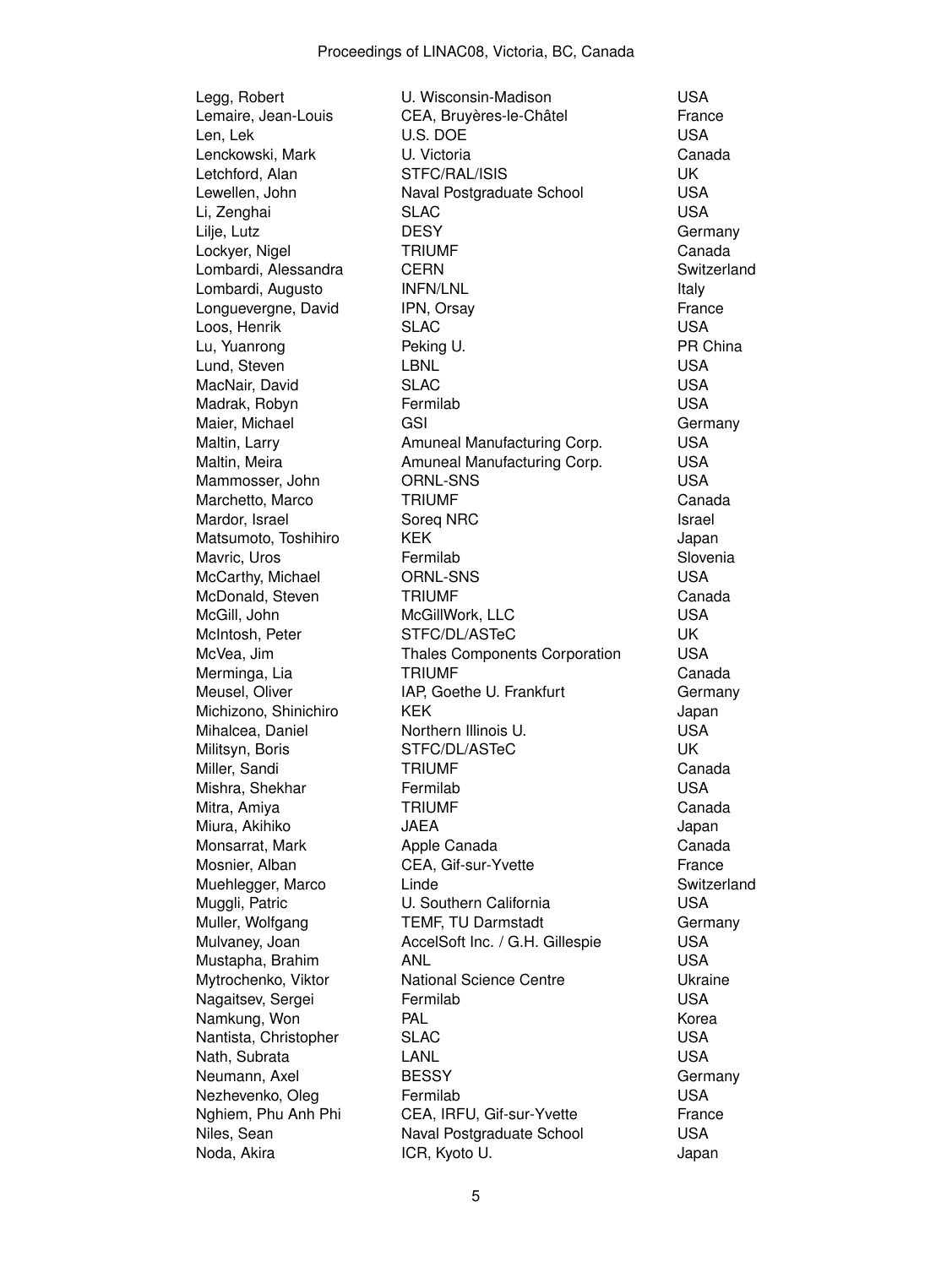Okamura, Masahiro BNL Pagani, Carlo **INFN/LASA** Pasini, Matteo **CERN** Pei, Guoxi **IHEP Beijing** Qiang, Ji LBNL Rossi, Carlo CERN

Ohnishi, Yukiyoshi KEK Japan Ohsawa, Satoshi KEK KEK Japan Ohshima, Takashi RIKEN/SPring-8 Japan Okuda, Shuichi Osaka Prefecture U. Japan Olry, Guillaume **IPN, Orsay Collection Contract Contract** France Ostroumov, Peter ANL AND USA Padamsee, Hasan Cornell U. Cornell U. Cornell U. Cornell U. Cornell U. Cornell U. Cornell U. Cornell U. Cornell U<br>Pagani. Carlo Carlo U. INFN/LASA Carlo Carlo Carlo Carlo Carlo Carlo Carlo Carlo Carlo Carlo Carlo Carlo Car Panasenko, Dmitriv LBNL LBNL News CONSERVING USA Paparella, Rocco INFN/LASA Interventional Italy Paramonov, Valentin RAS/INR Russia Russia<br>Pasini. Matteo CERN CERN Russia Revitzerland Peauger, Franck **CEA, IRFU, Gif-sur-Yvette** France France<br>
Pei, Guoxi **France** HEP Beijing France France France Pepato, Adriano U. Padova Italy Petit-Jean-Genaz, Christine CERN<br>Pfister, Jochen Barness (IAP, Goethe U. Frankfurt Cermany IAP, Goethe U. Frankfurt Pieck, Martin **Example 18 LANL** USA<br>Piel. Christian **NGCEL Instruments GmbH** Gern ACCEL Instruments GmbH Germany Pierini, Paolo **INFN/LASA** INFO INFO Italy Piermarini, Graziano INFN/LNF **International Italy** Pierret, Olivier **CEA, Pontfaverger-Moronvilliers** France Pisent, Andrea **INFN/LNL** INFO INTENTION Plostinar, Ciprian JAI / STFC/RAL/ASTeC UK Podlech, Holger **IAP, Goethe U. Frankfurt** Germany Poirier, Roger TRIUMF Canada Popovic, Milorad **Fermilab** Fermilab **USA** Posocco, Piero Antonio INFN/LNL, Consorzio RFX Italy Powers, Tom **Defferson Lab** USA Pozimski, Jurgen Imperial College, London U. UK Preble, Joseph Jefferson Lab USA Preston, Alisa **U. Victoria** U. Victoria Canada Prior, Christopher STFC/RAL/ASTeC UK Ramberger, Suitbert CERN CERN Switzerland Raparia, Deepak BNL BNL BROOKS BROWN BAR BARAGE Rathke, John **Advanced Energy Systems, Inc.** USA Rauh, Andrea **attocube systems AG** Germany Ravindran, Murali **National Instruments** CUSA Rawnsley, William TRIUMF Canada Rees, Grahame STFC/RAL/ASTeC UK Reeve, Shirley **TRIUMF** Canada Repic, Borut **Instrumentation Technologies** Slovenia Reschke, Detlef Germany CODESY Communications of the DESY Germany Richards, Dave Goodfellow Corporation USA Robinson, Dennis Diversified Technologies, Inc USA Romanov, Gennady **Fermilab Example 19** USA Rosenthal, Glenn **Alpha Source Contact Alpha Source CONS** Ross, Marc Fermilab USA Roux, Raphael **LAL, Orsay Example 20** Example 20 Example 20 Example 20 Example 20 Example 20 Example 20 Example 20 Example 20 Example 20 Example 20 Example 20 Example 20 Example 20 Example 20 Example 20 Example 20 Exampl Roy, Amit **IUAC**, Delhi **IUAC** India Ruf, Marcel **Example 20** U. Erlangen-Nurnberg LHFT Germany Rusnak, Brian CLINL LLNL CONTROLLER USA Sah, Richard Muons, Inc. Nuons, Inc. Nuons, Inc. Nuovember 2006.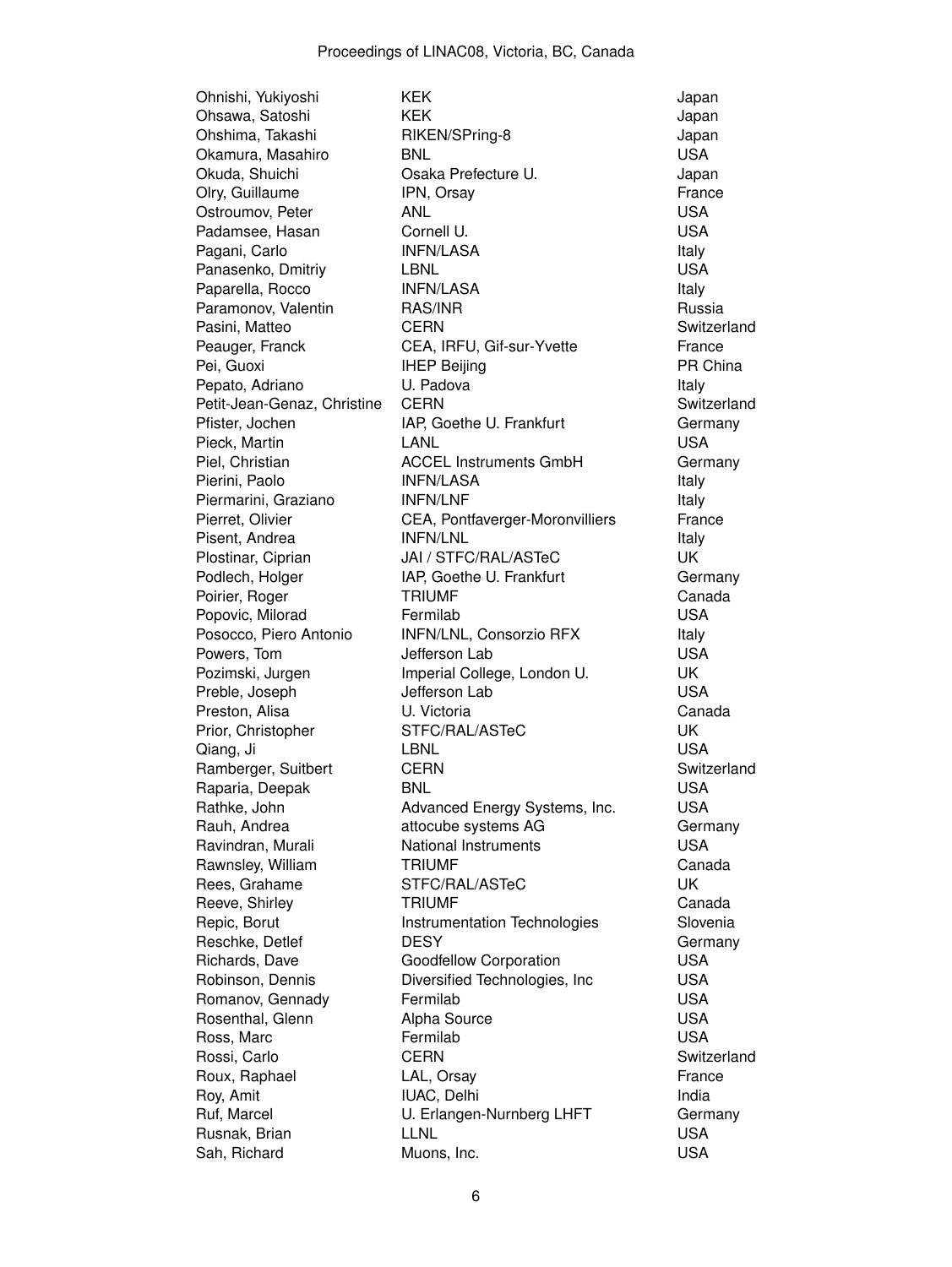Sako, Hiroyuki Skowronski, Piotr CERN

Sajaev, Vadim ANL USA Sakai, Takeshi Nihon U. Gakai, Takeshi Nihon U. Sakaue, Kazuyuki RISE, Waseda U. Japan Satoh, Masanori KEK KEK Japan Schaa, Volker GSI GSI Germany Schempp, Alwin **IAP, Goethe U. Frankfurt** Germany Schietinger, Thomas PSI PSI Switzerland Schlitt, Bernhard GSI GGSI Germany Schmickler, Hermann CERN CERN Schmickler, Hermann CERN Switzerland Schmor, Paul **TRIUMF** Canada Schulze, Martin Science Applications International USA Seidl, Peter **LBNL** LBNL USA Senti, Mark **Advanced Magnet Lab, Inc.** USA<br>Sharamentov, Sergey ANL Sharamentov, Sergey ANL AND AND AND USA Sheffield, Richard LANL USA Canadian Light Source Inc. Canada<br>CERN Switzerland Smith, Terry **ANL** AND **USA** Spaedtke, Peter GSI GSI Germany Spataro, Bruno **INFN/LNF** INFO INFO Italy Speer, Eileen **ETM Electromatic Inc.** USA Staples, John LBNL USA Stephan, Frank DESY DESY Germany Stirling, William **ESRF** France Stockli, Martin **ORNL-SNS** USA Strehar, Mojca **Instrumentation Technologies** Slovenia Sugimoto, Takanori **ICR, Kyoto U.** ICR, 2008 P. Alexandr B. Alexandr B. Alexandr B. Alexandr B. Alexandr B. Alex Sun, Yin-E **Fermilab CONFERGIST USA** Svistunov, Yuri **NIIEFA, St. Petersburg** Russia Swenson, Donald Linac Systems, LLC USA Talman, Richard Cornell U. Cornell U. Tam, Wai-Ming **Indiana U.** / Fermilab USA Taniguchi, Ryoichi Osaka Prefecture U. Japan Terechkine, Iouri Fermilab Contract Contract Contract Contract Contract Contract Contract Contract Contract Co Terrasi, Paula **The Ferrite Company** COSA Terzic, Balsa **Northern Illinois U.** USA Teytelman, Dmitry **Dimtel, Inc.** Communist Communist Communist Communist Communist Communist Communist Communist Communist Communist Communist Communist Communist Communist Communist Communist Communist Communist Communist Thomson, Jana **TRIUMF** Canada Tomizawa, Hiromitsu JASRI/SPring-8 Japan Trischuk, William U. Toronto Canada Trubnikov, Grigoriy **JUNING And Trubnikov, Grigoriy** Aussia Ueno, Akira **J-PARC** J-PARC Japan Urbin, John Linde Communication USA Uriot, Didier CEA, IRFU, Gif-sur-Yvette France Ursic, Rok **Instrumentation Technologies** Slovenia Vaccarezza, Cristina INFN/LNF INFONITY Italy Variola, Alessandro LAL, Orsay Charles Change France Vescovi, Mario **INFN/LNF** INFO INFO Italy Vetter, Arthur **Boeing Company COMPANY** USA Vinzenz, Wolfgang GSI Germany Vogel, Elmar **DESY** DESY Germany Vossberg, Markus IAP, Goethe U. Frankfurt Germany Vretenar, Maurizio CERN Switzerland Wan, Weishi **LBNL** LBNL USA Wang, Guimei **Chang, Guimei** Jefferson Lab **PR China**